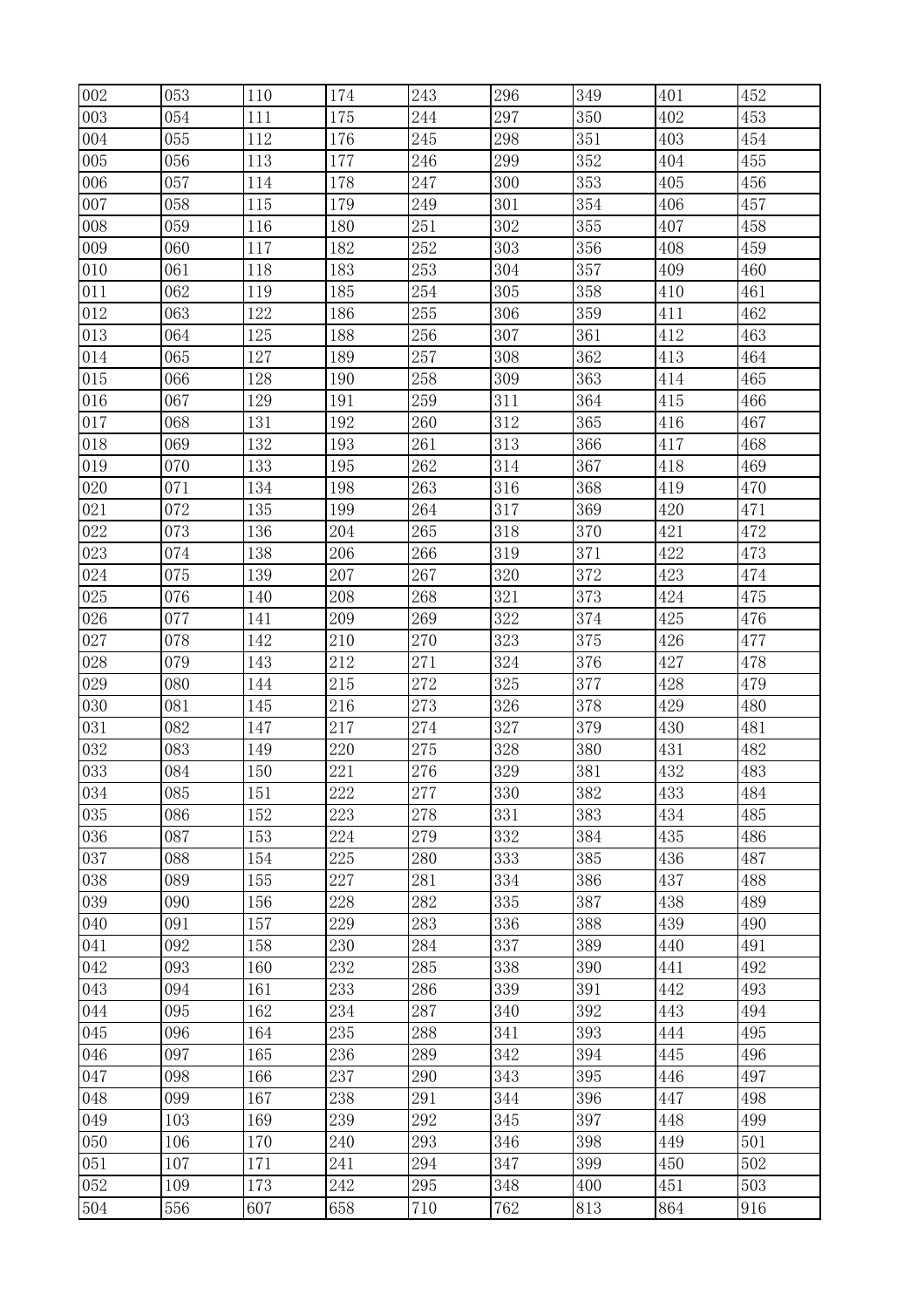| 505        | 557        | 608           | 659        | 711        | 763        | 814        | 865        | 917        |
|------------|------------|---------------|------------|------------|------------|------------|------------|------------|
| 506        | 558        | 609           | 660        | 712        | 764        | 815        | 866        | 918        |
| 507        | 559        | 610           | 661        | 713        | 765        | 816        | 867        | 919        |
| 508        | 560        | 611           | 662        | 714        | 766        | 817        | 868        | 920        |
| 509        | 561        | 612           | 663        | 715        | 767        | 818        | 869        | 921        |
| 510        | 562        | 613           | 664        | 716        | 768        | 819        | 870        | 922        |
| 511        | 563        | 614           | 665        | 717        | 769        | 820        | 871        | 923        |
| 512        | 564        | 615           | 666        | 718        | 770        | 821        | 872        | 924        |
| 513        | 565        | 616           | 667        | 719        | 771        | 822        | 873        | 925        |
| 514        | 566        | 617           | 668        | 720        | 772        | 823        | 874        | 926        |
| 515        | 567        | 618           | 669        | 721        | 773        | 824        | 875        | 927        |
| 516        | 568        | 619           | 670        | 722        | 774        | 825        | 876        | 928        |
| 517        | 569        | 620           | 671        | 723        | 775        | 826        | 877        | 929        |
| 518        | 570        | 621           | 672        | 724        | 776        | 827        | 878        | 930        |
| 519        | 571        | 622           | 673        | 725        | 777        | 828        | 879        | 931        |
| 520        | 572        | 623           | 674        | 726        | 778        | 829        | 880        | 932        |
| 522        | 573        | 624           | 675        | 727        | 779        | 830        | 881        | 933        |
| 523        | 574        | 625           | 676        | 728        | 780        | 831        | 882        | 934        |
| 524        | 575        | 626           | 677        | 729        | 781        | 832        | 883        | 935        |
| 525        | 576        | 627           | 678        | 730        | 782        | 833        | 884        | 936        |
| 526        | 577        | 628           | 679        | 731        | 783        | 834        | 885        | 937        |
| 527        | 578        | 629           | 680        | 732        | 784        | 835        | 886        | 938        |
| 528        | 579        | 630           | 681        | 733        | 785        | 836        | 887        | 939        |
| 529        | 580        | 631           | 682        | 734        | 786        | 837        | 888        | 940        |
| 530        | 581        | 632           | 683        | 735        | 787        | 838        | 889        | 941        |
| 531        | 582        | 633           | 684        | 736        | 788        | 839        | 890        | 942        |
| 532        | 583        | 634           | 685        | 737        | 789        | 840        | 891        | 943        |
| 533        | 584        | 635           | 686        | 738        | 790        | 841        | 892        | 944        |
| 534        | 585        | 636           | 687        | 739        | 791        | 842        | 893        | 945        |
| 535        | 586        | 637           | 688        | 740        | 792        | 843        | 894        | 946        |
| 536        | 587        | 638           | 690        | 741        | 793        | 844        | 895        | 947        |
| 537        | 588        | 639           | 691        | 742        | 794        | 845        | 896        | 948        |
| 538        | 589        | 640           | 692        | 743        | 795        | 846        | 897        | 949        |
| 539        | 590        | 641           | 693        | 744        | 796        | 847        | 898        | 950        |
| 540        | 591        | 642           | 694        | 745        | 797        | 848        | 899        | 952        |
| 541        | 592        | 643           | 695        | 746        | 798        | 849        | 900        | 953        |
| 542        | 593        | 644           | 696        | 747        | 799        | 850        | 901        | 954        |
| 543        | 594        | 645           | 697        | 748        | 800        | 851        | 902        | 955        |
| 544        | 595        | 646           | 698        | 749        | 801        | 852        | 903        | 956        |
| 545        | 596        | 647           | 699        | 750        | 802        | 853        | 904        | 957        |
| 546        | 597        | 648           | 700        | 751        | 803        | 854        | 905        | 958<br>959 |
| 547        | 598        | 649<br>650    | 701<br>702 | 752        | 804<br>805 | 855<br>856 | 906<br>907 | 960        |
| 548<br>549 | 599<br>600 | 651           | 703        | 754<br>755 | 806        | 857        | 908        | 961        |
|            |            | 652           |            |            |            | 858        |            | 962        |
| 550<br>551 | 601<br>602 | 653           | 704<br>705 | 756<br>757 | 807<br>808 | 859        | 909<br>910 | 963        |
| $552\,$    | 603        | 654           | 706        | 758        | 809        | 860        | 912        | 964        |
| 553        | 604        | 655           | 707        | 759        | 810        | 861        | 913        | 965        |
| 554        | 605        | 656           | 708        | 760        | 811        | 862        | 914        | 966        |
| 555        | 606        | 657           | 709        | 761        | 812        | 863        | 915        | 967        |
| 968        |            |               | fez        | hie        | lai        |            | pit        | sob        |
| 969        | ass        | cou           | fib        | hin        |            | nap        |            |            |
|            | awe        | $_{\rm{COW}}$ |            |            | lao        | nay        | pod        | sod        |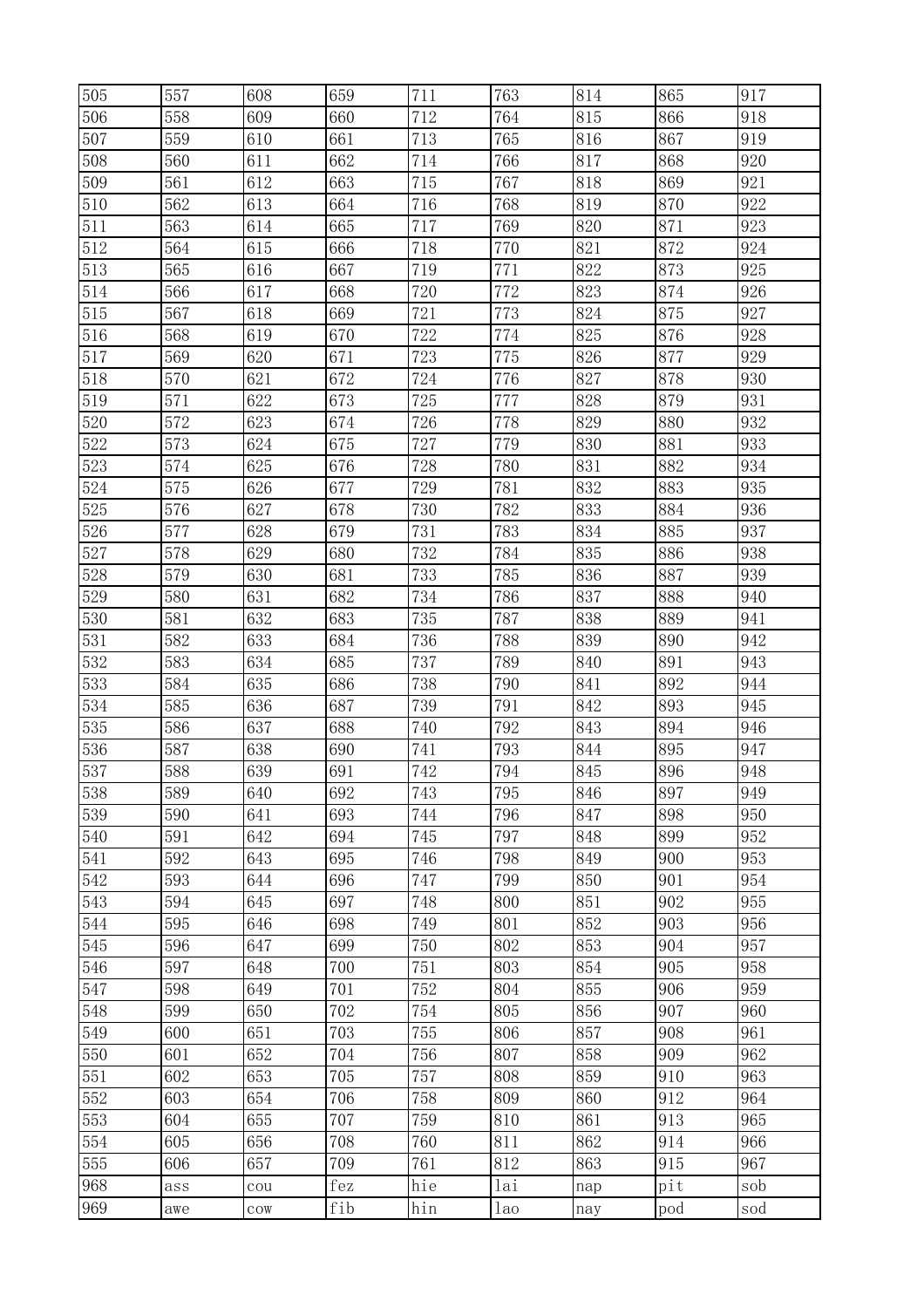| 970        | aw1                     | coy                       | fie                  | hip          | lap             | nen        | pot        | son                                                                     |
|------------|-------------------------|---------------------------|----------------------|--------------|-----------------|------------|------------|-------------------------------------------------------------------------|
| 971        | aye                     | crs                       | fig                  | his          | lat             | ngo        | pox        | SOS                                                                     |
| 972        | b2b                     | cry                       | fir                  | hod          | law             | nie        | pry        | sot                                                                     |
| 973        | b2c                     | cub                       | fit                  | hoe          | lax             | nin        | pub        | SOW                                                                     |
| 974        | b2g                     | cud                       | fix                  | hog          | 1d <sub>S</sub> | nip        | pug        | spa                                                                     |
| 975        | baa                     | cuo                       | flu                  | hop          | leg             | niu        | pun        | spy                                                                     |
| 976        | bad                     | cup                       | fob                  | hou          | let             | nob        | pup        | srl                                                                     |
| 977        | bag                     | cur                       | foe                  | how          | lia             | nod        | pus        | sty                                                                     |
| 978        | bah                     | cut                       | fog                  | hue          | lid             | nog        | put        | sui                                                                     |
| 979        | ban                     | dab                       | foo                  | hug          | 1ip             | nor        | qia        | sum                                                                     |
| 980        | bar                     | daw                       | fop                  | hun          | 11c             | nrw        | qie        | sup                                                                     |
| 982        | bay                     | day                       | fou                  | hut          | 11p             | nue        | que        | SXU                                                                     |
| 983        | bcn                     | den                       | fry                  | icu          | log             | nun        | qun        | tab                                                                     |
| 984        | bed                     | dew                       | $\operatorname{fur}$ | idn          | 1 <sub>op</sub> | nuo        | rag        | tag                                                                     |
| 985        | bee                     | die                       | fyi                  | i11          | 1 <sub>ot</sub> | nut        | rao        | tai                                                                     |
| 986        | beg                     | dim                       | gad                  | inn          | 1 <sub>ow</sub> | nxt        | rat        | tap                                                                     |
| 987        | bey                     | din                       | gag                  | ion          | 1td             | nye        | rgp        | tar                                                                     |
| 988        | bib                     | dip                       | gai                  | iqo          | lue             | 020        | rib        | tax                                                                     |
| 989        | bid                     | diu                       | gas                  | ire          | 1 <sub>ug</sub> | oaf        | rig        | tci                                                                     |
| 990        | bio                     | dji                       | gdn                  | irk          | 1uo             | oak        | rip        | tea                                                                     |
| 991        | boa                     | dnb                       | gee                  | ixi          | $_{\rm lye}$    | oar        | rob        | tee                                                                     |
| 992        | bog                     | doe                       | gem                  | iyn          | mad             | oat        | rod        | ten                                                                     |
| 993        | boo                     | dog                       | geo                  | jar          | mai             | odd        | roe        | tip                                                                     |
| 994        | bot                     | $\mathrm{dry}$            | gig                  | jaw          | map             | ode        | rot        | tit                                                                     |
| 995        | bow                     | dtv                       | gin                  | jew          | mar             | off        | rou        | toe                                                                     |
| 996        | box                     | dub                       | gip                  | jig          | mat             | ohm        | row        | tog                                                                     |
| 997        | boy                     | due                       | git                  | jio          | maw             | oi1        | rtb        | too                                                                     |
| 998        | bug                     | dui                       | gle                  | jiu          | mba             | ong        | rub        | tot                                                                     |
| 999        | bum                     | dvr                       | gnu                  | jjj          | mdj             | 000        | rue        | toy                                                                     |
| act        | bun                     | dwg                       | god                  | jog          | med             | orb        | rug        | tpo                                                                     |
| ado        | but                     | dye                       | gop                  | jug          | meo             | ore        | rum        | trv                                                                     |
| ads        | buy                     | eag                       | got                  | jut          | mew             | osa        | ruo        | try                                                                     |
| aeb        | bye                     | ear                       | gsv                  | juw          | mid             | ott        | rut        | tub                                                                     |
| aft        | c2c                     | eat                       | gum                  | jyh          | miu             | out        | rye        | tug                                                                     |
| age        | cab                     | ebb                       | gun                  | jzn          | mix             | pad        | sac        | tun                                                                     |
| ago        | cad                     | eel                       | gut                  | kay          | mob             | pal        | sad        | tuo                                                                     |
| aid        | cal                     | egg                       | guy                  | kcx          | mog             | pap        | sag        | tut                                                                     |
| ail        | caw                     | eke                       | gwk                  | keg          | moi             | par        | sai        | tvs                                                                     |
| air        | ccc                     | elk                       | gym                  | kid          | $_{\text{moo}}$ | pat        | sao        | $u$ ol                                                                  |
| ale<br>alp | cfd<br>chi              | era                       | hag                  | kip<br>kit   | mop             | paw        | saw        | urn                                                                     |
|            | chk                     | $\ensuremath{\text{err}}$ | hap                  |              | mou             | pea        | say<br>sdq | van                                                                     |
| and        | chu                     | esq                       | hat<br>haw           | kou<br>ktv   | mow             | peg<br>pei |            | vat                                                                     |
| ant        |                         | eus                       |                      |              | mph             |            | see        | vet                                                                     |
| ape        | cob<br>cod              | eve<br>ewk                | hcq<br>hei           | kua<br>kui   | $_{\rm{MSC}}$   | pen<br>pet | shy<br>sin | vex<br>vie                                                              |
| app        |                         | fad                       |                      |              | mug             |            | sir        |                                                                         |
| apt        | $\cos$<br>$_{\rm{COO}}$ | $\operatorname{fat}$      | hen<br>her           | kuo<br>kvt   | mum             | pew<br>phd | sit        | vim<br>vkz                                                              |
| are<br>ark |                         | fee                       | hew                  | lad          | nag<br>nai      | pid        | ski        | <b>VOW</b>                                                              |
| ash        | cop<br>cot              | few                       | hey                  | lag          | nao             | pie        | sly        | wad                                                                     |
| wai        | wee                     | win                       | wry                  | xie          | yaw             | yip        | zap        | $\mathop{\rm z}\nolimits\mathop{\rm s}\nolimits\mathop{\rm g}\nolimits$ |
| war        | wet                     | wit                       | wsq                  | $_{\rm XZW}$ |                 | yon        | zha        | zui                                                                     |
|            | why                     | woe                       | wtf                  | yam          | yea<br>yet      | yqf        | zou        | zun                                                                     |
| wax        |                         |                           |                      |              |                 |            |            |                                                                         |